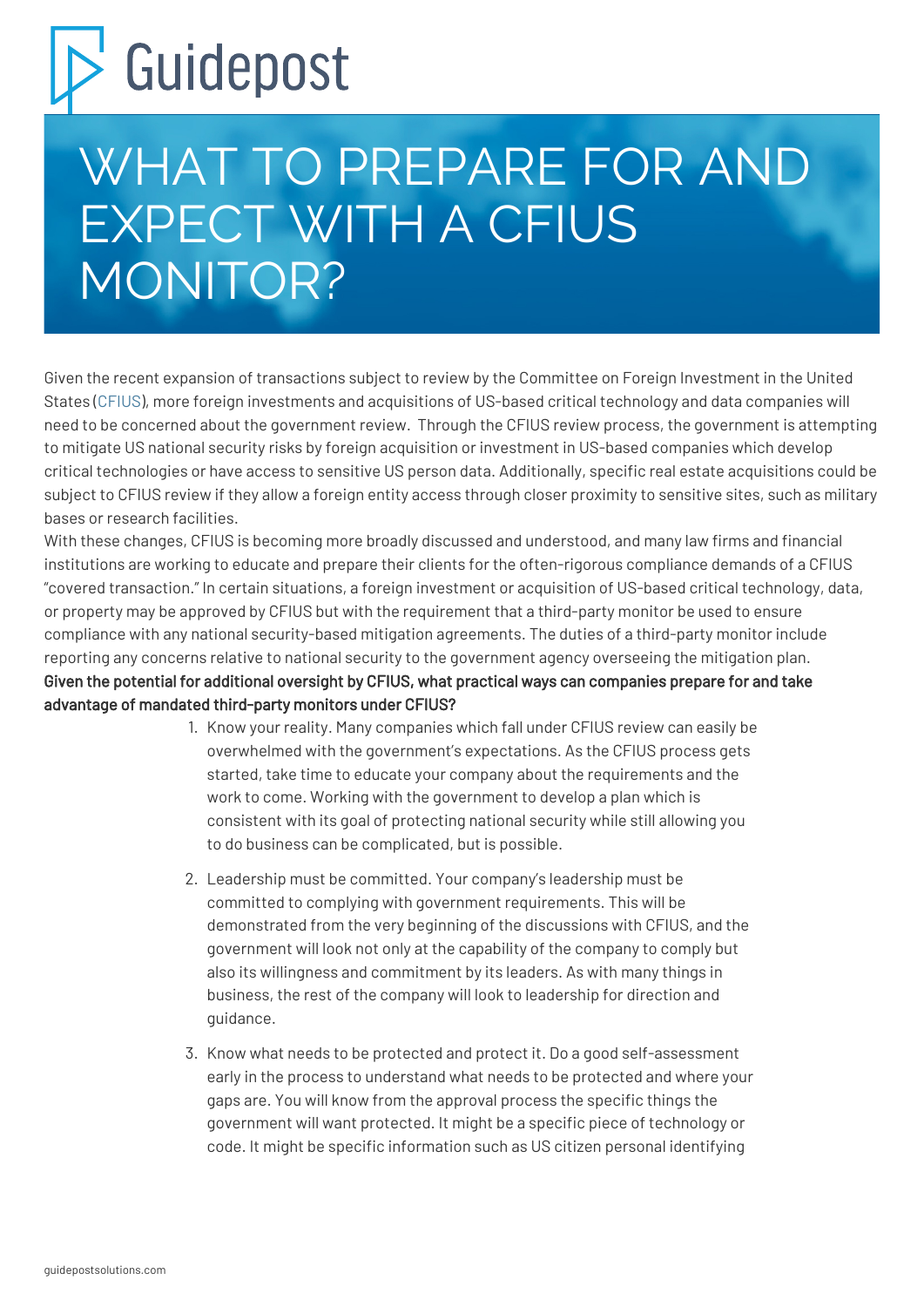information. It could even be access by foreigners to a property given the new provisions around real estate. Knowing what the government values and wants to protect will allow you to start thinking through logical protections in advance of a formalized mitigation plan or agreement.

- 4. Conduct appropriate due diligence. If your company produces, designs, tests, or develops a critical technology as defined by CFIUS, the government will be interested in how you vet and manage those who have access to the technology. Conducting appropriate due diligence for staff, contractors, and vendors will be built into government mitigation plans. In specific instances, the government will have US citizen requirements for those with direct access. While many technology firms are staffed with a global workforce, companies should be prepared to articulate how it will segregate its workforce and identify potential concerns.
- 5. Choose a good third-party monitor. Complying with US government compliance agreements can be a lot of work. The role of the monitor is to reassure the government that the company is doing what is needed to comply with CFIUS requirements. The monitor can assist the company in the development of policies and procedures and also provide recommendations for specific controls and best practices. You can expect that your monitor will also have direct communication and possibly a mandated reporting requirement to the government agency responsible for overseeing implementation of the mitigation plan. The relationship between company and monitor can either be a good, collaborative one or it can become adversarial. Choose a good partner in your third-party monitor you can work with positively. Every monitor has a different style; get recommendations and interview them making sure their approach matches your needs. You will need a monitor who has a good working relationship with a number of government agencies and one who is available to you for counsel when you have questions, not just there when you have issues.
- 6. Staff the efforts. Complying with CFIUS requirements will require work. Addressing the mitigation plan is an "all hands" effort. It will likely involve your information technology, physical security, compliance, legal, and human resource entities. Plan for all employees, contractors and vendors to be trained on the requirements. Many companies struggle with managing all the different aspects of the work required; when possible, consider someone who can lead the CFIUS compliance efforts with appropriate authority, availability, expertise and support across the enterprise.
- 7. Be patient. The first year of implementing a compliance structure consistent with the government requirements can be taxing. It will take work, communication, and new controls which will need to be socialized, trained to, and tested to make sure your company can comply. Use your government monitoring agency's involvement to your advantage and rely on the expertise of your monitor to help you through the process.